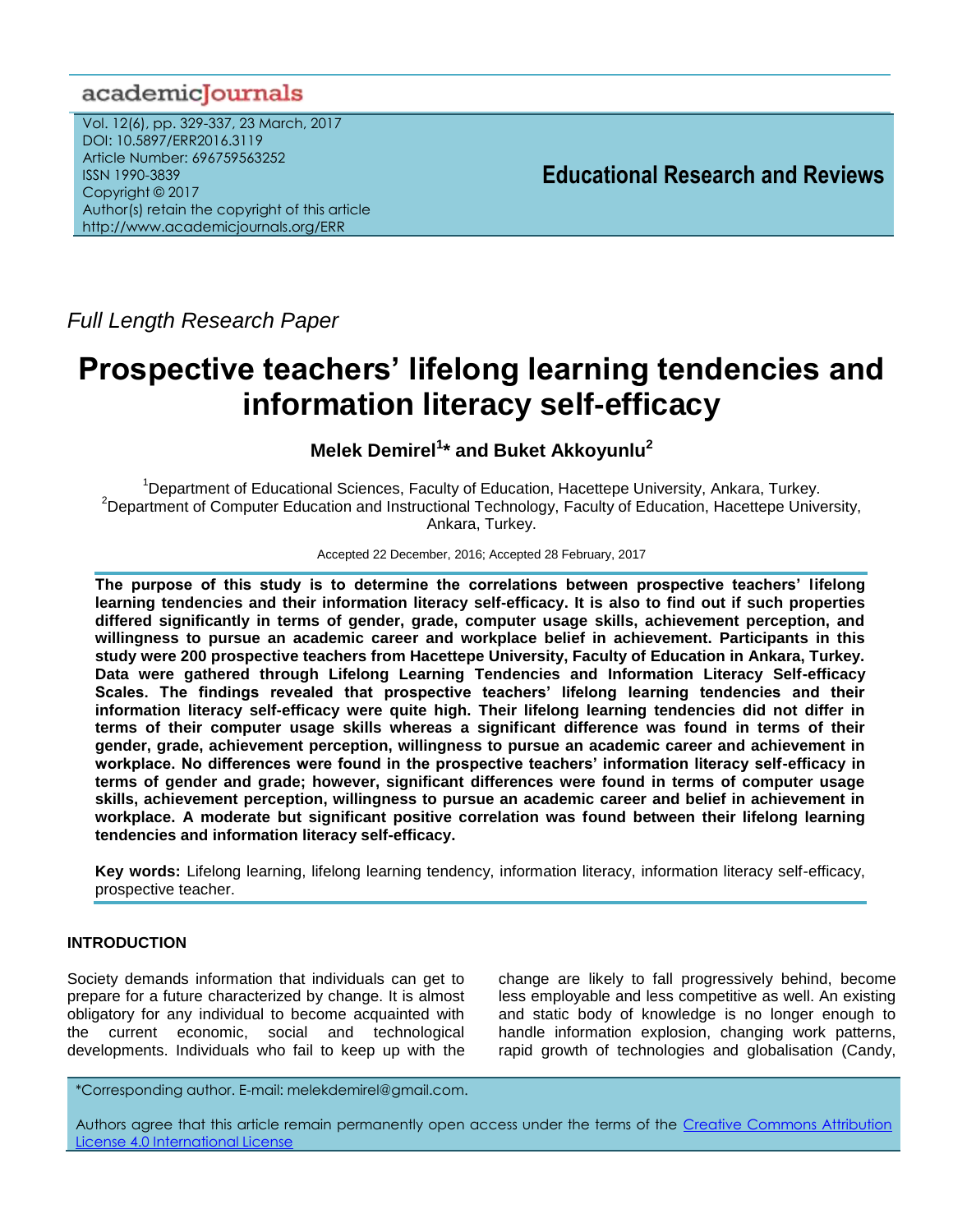2002). While providing countless opportunities, constant changes have dramatically altered the knowledge and abilities individuals need to live productively. Rapid changes occurring in technology and job environments require more people to have high-level of skills and receive education during their whole lives (OECD, 1996). There has been a pressure for learning across the lifespan. Learning how to learn is fundamental to economic and personal success in the information age and it is the best way to meet the challenge of change (Doyle, 1994). The ability to acquire how to learn is a key characteristic of those who are information literate. To acquire lasting information, socities need confident, independent and self-regulated learners equipped for lifelong learning (Kumaresan, 2008).

# **Lifelong learning**

The concept of lifelong learning gained great popularity after the report issued by Faure et al. (2007). In this report, it was stated that lifelong learning would be the basic concept of educational policies for both developed and developing countries. Lifelong learning refers to the acquisition, renewal and change of all sorts of information and skills, if necessary, throughout an individual's life. The concept of "lifelong learning" become a slogan from time to time, but in recent years has come to be a point which greatly focuses on state development plans, strategic plans and policies relating to the future in many countries. For example, European Union declared the year 1996 as lifelong learning year; strategies and projects were developed through negotiations with member and candidate countries; and lifelong learning memorandum reporting the previously conducted studies which covered the ten-year future targets was issued in 2000 (Sarma, 2002). Similarly, the UK government established the ministry in the field of lifelong learning in 1997 for the first time in its history. Then, in 1998, it established an advisory committee responsible for developing policies in order to increase demand for learning among adults and also improve the educational opportunities intended for them (Field, 2006).

As lifelong learners the students should possess the following skills in their life.

# 1. Reasoning and analytical skills,

2. The ability to integrate information from diverse disciplines to synthesize new concepts upon which to draw and carry out reasonable action plans,

3. Effective communication, suited to the message and the audience,

4. Ability to use computers and even other devices still to be invented,

5. Social skills to communicate and work with people of diverse cultures and expertise.

Candy, Crebert and O'Leary (1994) also developed a profile for a lifelong learning person in higher education, as follows:

1. He/she has an inquisitive mind with a motivation for learning; he/she is curious and he/she follows his/her own learning,

2. He/she is information literate, he/she obtains information from different sources which he/she evaluates and uses,

3. He/she learns information profoundly but not superficially,

4. He/she has a positive attitude towards learning and organizational skills.

Individuals living in the information society will continue lifelong learning by acquiring the skill of "learning how to learn". As mentioned before, learning how to learn is fundamental to economic and personal success in this information age and the best way to meet the challenge is change (Doyle, 1994). The ability to learn how to learn is a key characteristic of those who are information literate. Societies of information age need confident, independent, self-regulated learners equipped for lifelong learning.

Information skills are basic skills essential to the success of lifelong learning, success in school, workplace and home (Hancock, 1993). Information literate individuals are well prepared for challenges and changes that arise in their careers and personal lives. In other words, they are well prepared for lifelong learning.

# **Information literacy**

Information literacy in fact shares features with traditional literacy. Having "literacy" traditionally refers to an individual's ability to read and write in a language shared in a specific culture. The word "literacy" is an evolving and developing concept and is being used in a much broader, metaphorical sense, to refer to other skills and competencies, such as "information literacy", "visual literacy", "media literacy" and "scientific literacy" (Condy et al., 2010; UNESCO, 2006). The meaning of these concepts tends to be diverse and shifting, ranging from the view of literacy as a set of largely technical skills. These skills should be applied in critical ways for the examination of one's surroundings (e.g. the workplace and the media) and as well push for social change (UNESCO, 2006).

Information literacy is one of those knowledge that broadly refers to the ability to access and use a variety of information sources to solve an information need. There are numerous definition of information literacy. Rader (1991) defines information literacy as acquiring and evaluating information effectively with the aim of solving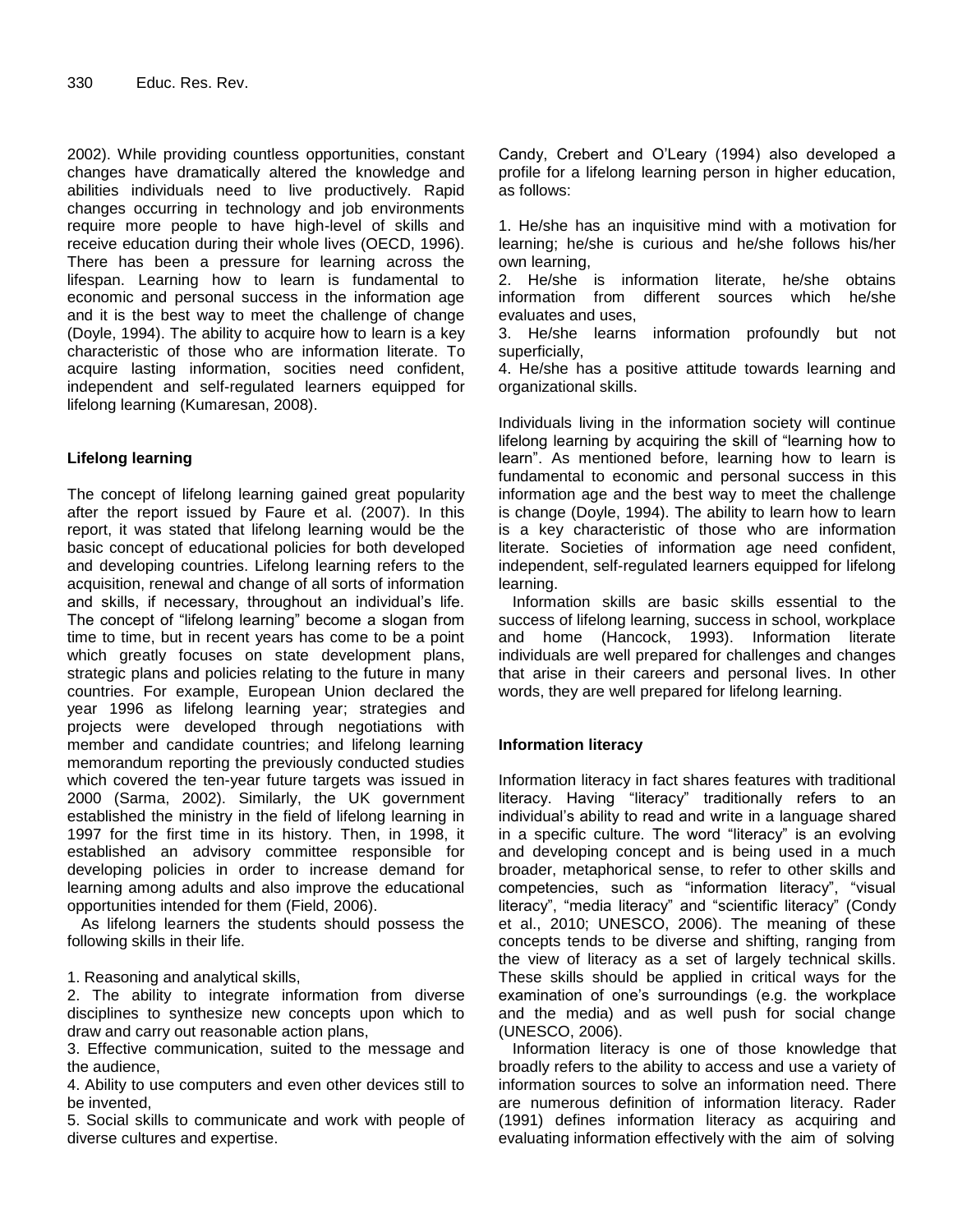problems and making decisions. Information literacy is defined by Shapiro and Hughes (1996) as a new discipline extending from the use of computer and access to information, social, cultural, philosophical content and even influence on information. Information literacy is defined by AASL/AECT (1998) as the skill of accessing and using information.

Information literate people are defined as individuals who are aware of the need for information, who know how to access information and how to evaluate and use the obtained information efficiently. Information literate people are also regarded as individuals prepared for lifelong learning (American Library Association, 1989). It is thought that information literacy will develop learning experiences of each student, and thereby increase lifelong learning of the students. Moreover, Lau (2006) describes information literacy "as a series of skills" which can be learnt; he/she argues that these skills include having a particular attitude towards learning, using online tools such as educational tools, and using techniques such as working in groups. He mentions that lifelong learning is a good habit, which must be acquired; and beneficial pre-conditions of lifelong learning include a desire for change and curiosity for information. Briefly, information literacy and lifelong learning mutually impact and strengthen one another. These two concepts are very important for the success of individuals, institutes and societies. Therefore, educational institutions have a great responsibility in enabling individuals to acquire lifelong learning and information literacy skills. One of the purposes of an education is to train individuals in accordance with the needs of the society. For that reason, today educational systems are responsible for turning out of individuals who have the attributes appropriate for the information age and who can meet the expectations of the information society. It is vital to note that lifelong learning and information literacy are very significant to any country especially developing countries such as Turkey.

Information literacy are critical to achieve any potential economic, social and political empowerment for the development of the countries. Information literacy shapes and changes the way citizens in the country think, feel and react to various circumstances in the sense that it builds or strengthens the sense of pride, self-esteem and self-confidence in the people. Dewan et al. (2005) argued that it is important to have information literate people in order to accelerate the rate of development in the country. It plays an important role by contributing positively to the spheres and dimensions of national development such as economic, social, political, environmental and cultural development.

Lifelong learning is a prominent concept in education policy reforms, ranging from preparation in early education to adult basic education and continuing education. Therefore, lifelong learning is an essential part in any country's development process, where individuals acquire their life skills, soft skills and vocational skills throughout their lifespan in order to take part in their social, cultural, vocational and professional life. As mentioned before, developing countries such as Turkey should give more importance so that all people will have access to lifelong learning, education and training opportunities, which will, in turn, contribute toward improving the quality of life and building of a peaceful, prosperous and democratic country. The lifelong learning and information literacy components should be in those countries' agenda to help close the digital division and promote social inclusion.

Within today's information society, being able to function as independent lifelong learners is the most important learning outcome. The essential enabler to reaching that goal is information literacy. Therefore, teaching individuals information literacy skills is an important step in developing lifelong learners (Iannuzzi et al., 1999).Teachers should firstly have the necessary skills so that information literacy program can be included and applied in educational institutes (Breivik et al., 1998; Akkoyunlu and Kurbanoğlu, 2003).

# **Information literacy and self-efficacy**

Possessing information literacy skills is essential to be equipped for lifelong learning. Feeling confident and competent in using these skills is also necessary. According to Bandura (1994), success is not only based on the possession of necessary skills, it also requires the confidence to use these skills effectively. In other words, learning certain skills is not enough, so individuals should also develop confidence in the skills that they learn. Hence, despite possessing information literacy skills, teachers of today's societies must also feel competent and confident in the use of these skills. Therefore attainment of high sense of self-efficacy is as important as possessing information literacy skills. Self-efficacy is one of the central concepts of the social-learning theory developed by Bandura (1995). It is defined as "beliefs of individuals in their capacities for organizing activities and actions which are necessary to display a particular performance and the realization of the performance in a successful way" (Bandura, 1995). It is a well-known fact that individuals with high self-efficacy in a topic are more willing to participate in activities relating to this topic and have higher expectations from those kinds of practices. When these individuals encounter any difficulty, it becomes easier for them to deal with it. Strong selfefficacy has effects such as voluntarily choosing of a domain, being motivated, making efforts to achieve a task, spending time addressing a task, and being resilient to failure. Self-efficacy also determine how much effort individuals will put on an activity, how long they will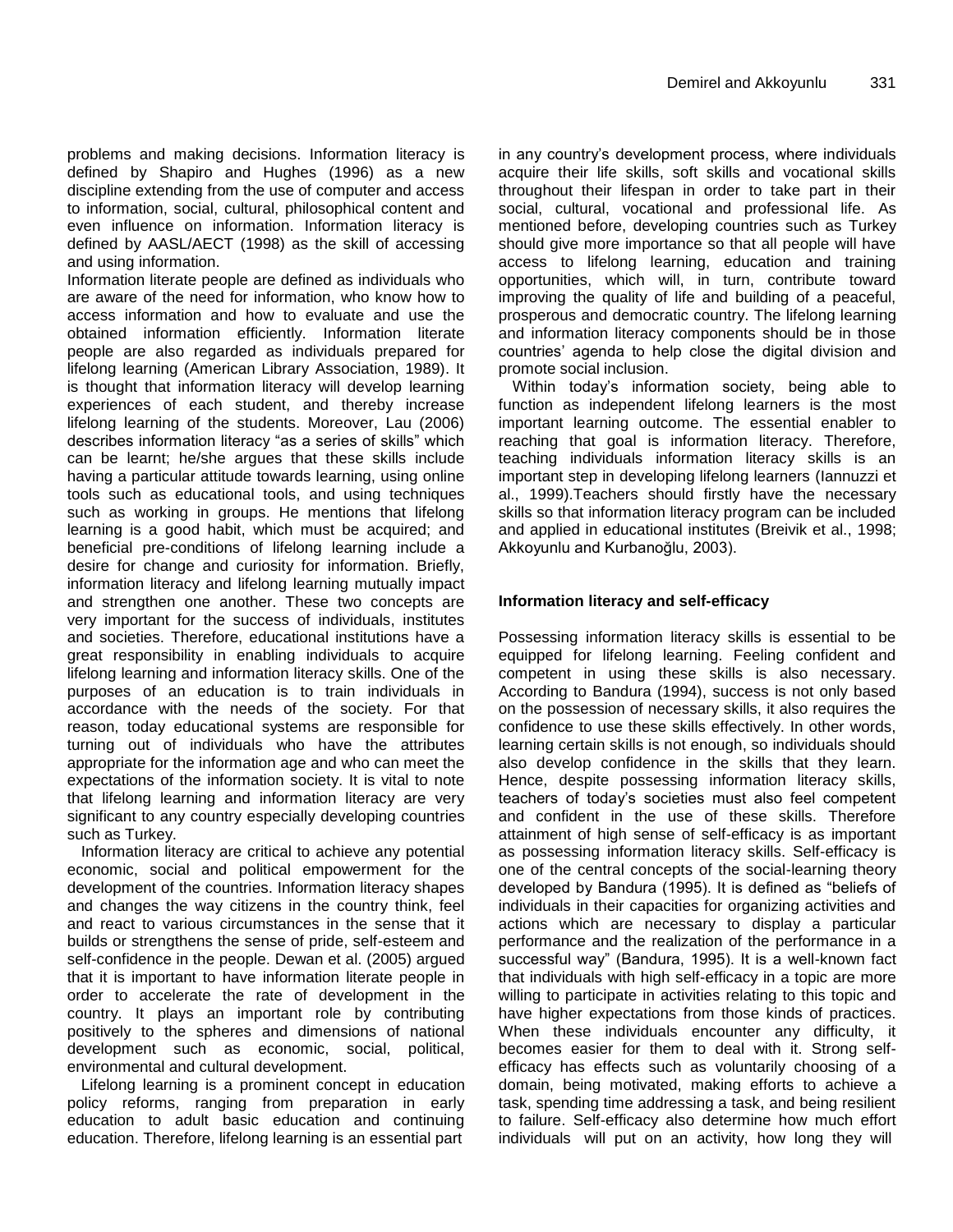persevere and how resilient they will be in the face of difficulties, and adverse situations. Self-efficacy is a critical determinant of self-regulation which is a key component of both information literacy and lifelong learning. Bandura underlines that people who develop a strong sense of self-efficacy are well equipped to educate themselves when they have to rely on their own initiative (Bandura, 1986). If individuals feel competent and confident about their information literacy skills, they will be willingly to undertake lifelong learning activities. Because high level of self-efficacy leads to a desire and willingness to act and to risk trying a new behavior, it therefore becomes important to use information literacy skills to accomplish lifelong learning.

Given the range of learning the needs people face daily, and the ever continuing expansion of available information, educational institutions can never directly meet all the learning needs of their graduates throughout their lifetimes, but they assume significant responsibility for ensuring that their graduates can learn outside of formal learning situations (Breivik, 2000). They can assume significant responsibility for creating generations of independent learners by equipping their students with the information literacy skills and helping them to improve their information literacy self-efficacy. As Tavıl (2014) mentioned in her study, teachers' self-efficacy have a powerful impact on their teaching abilities. A strong sense of efficacy enables teachers to have positive teaching behaviors and attitudes in the teaching and learning environment. Therefore, teachers cannot prepare their students to be information literates, in other words to be lifelong learners, unless they themselves possess information literacy skills (Carr, 1998).

# **Purpose of the study**

This study examines the relations between prospective teachers' lifelong learning tendencies and their information literacy self-efficacy. To this end, the following research questions were formulated:

1. What is the level of prospective teachers' lifelong learning tendencies?

2. Do prospective teachers' lifelong learning tendencies vary significantly by their gender, grade, computer usage level, perceived academic achievement, willingness to pursue an academic career, and beliefs on achievement in workplace?

3. What is the level of prospective teachers' information literacy self-efficacy?

4. Do prospective teachers' information literacy selfefficacy vary significantly by their gender, grade, computer usage level, perceived academic achievement, willingness to pursue an academic career, and beliefs on achievement in workplace?

5. Is there a statistically significant relationship between prospective teachers' lifelong learning tendencies and their information literacy self-efficacy?

# **METHODS**

The present study uses a relational descriptive model, allowing determination of the relationships between two or more variables. A descriptive study aims to give snapshot from a certain perspective in order to clarify the nature of a specified phenomena, while a relational study aims to observe a certain phenomena rather than manipulate it.

#### **Participants**

Participants of the study consisted of 200 prospective teachers in the department of Elementary Education at Hacettepe University in Ankara, Turkey. 69% were female ( $n = 138$ ) and 31% were male ( $n = 138$ )  $= 62$ ). 48% of the participants were first grade (n = 96) and 52% of them were fourth grade ( $n = 104$ ) students. 8.5% ( $n = 17$ ) of the participants have stated computer usage level poor,  $46\%$  (n = 92) barely acceptable,  $41\%$  (n = 82) good,  $4.5\%$  (n= 9) very good. 2.5%  $(n = 5)$  of the participants have perceived academic achievement very poor,  $3.5\%$  (n = 7) poor,  $38.5\%$  (n = 77) barely acceptable, 51% (n = 102) good, 4.5% (n = 9) very good. 41.5% (n= 83) of the participants have willingness to pursue an academic career, however 33.5% (n= 50) do not thinking about pursuing career. Undecided participants are  $25\%$  (n = 50) of the study group.  $94.5\%$ (n = 189) of the participants have a belief on achievement on workplace. Just 1.5% (n= 3) of them have a belief on failure. 4% (n= 8) of the participants stated their indecision.

#### **Instruments**

Personal inquiry form, the Lifelong Learning Tendencies Scale (Coşkun, 2009) and the Information Literacy Self-Efficacy Scale (Kurbanoğlu et al., 2006) were used to collect the data. Personal inquiry form is composed of six questions concerning gender, grade, computer usage level, perceived academic achievement, willingness to pursue an academic career, and beliefs on achievement in workplace.

The Lifelong Learning Tendencies Scale (Coşkun, 2009) is a 6 point likert scale with 27 items. In Coşkun and Demirel's (2010) study, the Cronbach alpha reliability coefficient of the scale was calculated as 0.89. The lowest score on this scale is 27 and the highest is 162.

The Information Literacy Self-Efficacy Scale (Kurbanoğlu et al., 2006) is a 7-point Likert scale with 28 items. Cronbach's reliability coefficient for this 28-item scale was found as 71, The lowest score on this scale is 28 and the highest score is 196.

#### **Data analysis**

Four statistical procedures, which run on the data collected through the scales, were used in data analysis:

1. Prospective teachers' lifelong learning tendencies and their information literacy self-efficacy were analyzed by using descriptive statistics;

2. t-test was used to find out if there is a difference between mean scores of prospective teachers' lifelong learning tendencies and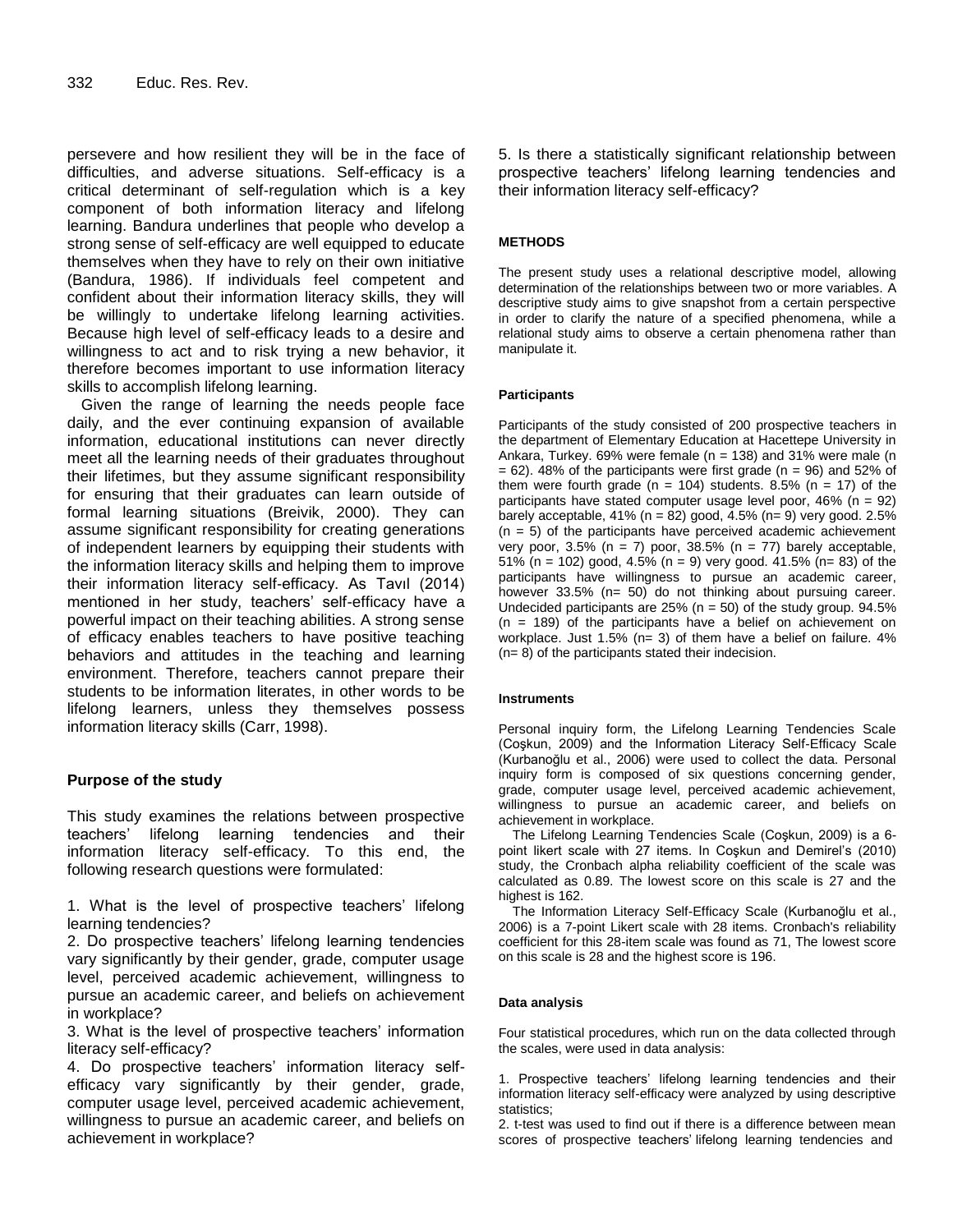their information literacy self-efficacy;

3. Analysis of variance (ANOVA) was implemented to examine the differences between the prospective teachers' lifelong learning tendencies and their information literacy self-efficacy about gender, grade, computer usage skills, achievement perception, willingness to pursue an academic career, and belief in achievement in workplace. Besides, the homogeneity of group variances was tested in order to determine the groups between which there was difference at the end of the ANOVA. When group variances were homogenous, the least-squared difference (LSD) test was utilized. However, if group variances were not homogenous, Tamhane multiple comparison tests were utilized (Köklü et al., 2007).

4. A Pearson correlation coefficient was performed to find significant correlations between prospective teachers' lifelong learning tendency and information literacy self-efficacy.

# **RESULTS AND DISCUSSION**

The following section presents the findings relevant to the research questions respectively.

#### **First research question**

The first research question is "What is the level of prospective teachers' lifelong learning tendencies?". Prospective teachers' lifelong learning tendencies' mean score was calculated. The mean score of the prospective teachers' lifelong learning tendencies was 123.91. Compared to the highest score ( $\bar{X}$  = 162) on the lifelong learning tendencies scale, this value seems quite high. A primary objective of universities is to develop skills such as curiosity, searching and questioning which thereby develop individuals' abilities to access and produce information. Prospective teachers should be provided with environments that allow them to develop individually and socially in order to produce students and researchers who are able to engage in lifelong learning (Knapper and Cropley, 2000). It can be said that the tendency towards lifelong learning among prospective teachers is influenced by their learning experiences in this kind of learning environment. Demirel and Coşkun (2009) found in their study that students at a faculty of education have had high levels of curiosity. In a study conducted by Coşkun (2009), the mean score of students' (n=1545) lifelong learning tendencies was found to be 89.09. This was interpreted as an indication that students make insufficient use of opportunities to voluntarily participate in lifelong learning and in activities relating to lifelong learning.

#### **Second research question**

The second research question is "Do prospective teachers' the lifelong learning tendencies vary significantly by their gender, grade, computer usage level, perceived academic achievement, willingness to

pursue an academic career, and beliefs on achievement in workplace?". Prospective teachers' lifelong learning tendency in terms of their gender was compared by the use of t test at the level of 0.05. One conclusion that can be drawn from these results is that female prospective teachers' lifelong learning tendencies self-efficacy mean score ( $\bar{X}$  =127.64) is significantly higher than male prospective teachers' self-efficacy mean score ( $\bar{X}$  = 115.60) and  $(t=3.84, p=.000)$ . t test was also calculated to compare the mean scores of participants' lifelong learning tendency according to their grades, and the results revealed a significant difference in favor of senior prospective teachers ( $\bar{X}$ =129.35, t=3.92, p=0.000).

According to the findings, the mean score of female prospective teachers relating to lifelong learning tendencies are higher than those of male prospective teachers. These findings are similar to those reported by Coşkun (2009) and Jenkins (2004). Jenkins (2004) reported that the concept of lifelong learning is a feature needed particularly by women. The fact that women have to change jobs, quit jobs or take long breaks due to their roles and responsibilities in family life and social life increases their efforts to acquire different qualities. In this sense, lifelong learning has a very important role for women. Evaluation of scores according to grade showed a significant difference in favor of senior students. Coşkun (2009) also found that senior students have higher lifelong learning tendencies compared to 1st grade students.

ANOVA was performed to show differences between the mean scores of prospective teachers' lifelong learning tendency in terms of their academic achievement perception. The one-way analysis of variance (ANOVA) is used to determine whether there are any statistically significant differences between the means of three or more independent (unrelated) groups. The results of the ANOVA was statisticaly significant ( $F = 3.20$ ,  $p = 0.01$ ). LSD multiple comparisons test was used for further analysis of group differences to identify where the differences reside for achievement perception. The achievement perception of prospective teachers rose from very poor to very good. Results of the further analysis indicated that there were significant statistical differences in prospective teachers' lifelong learning tendencies mean scores in favour of prospective teachers having good and very good achievement perception (p<0.05).

ANOVA was also used to compare the differences between prospective teachers' lifelong learning tendencies in terms of their willingness to pursue an academic career, belief in achievement in workplace and their computer usage skills. Findings showed that lifelong learning tendencies differ according to the willingness to pursue an academic career (F = 16.87,  $p = 0.000$ ). The highest mean score belongs to the group willing to pursue an academic career (  $\bar{X}$  = 127.64, p = 0.000).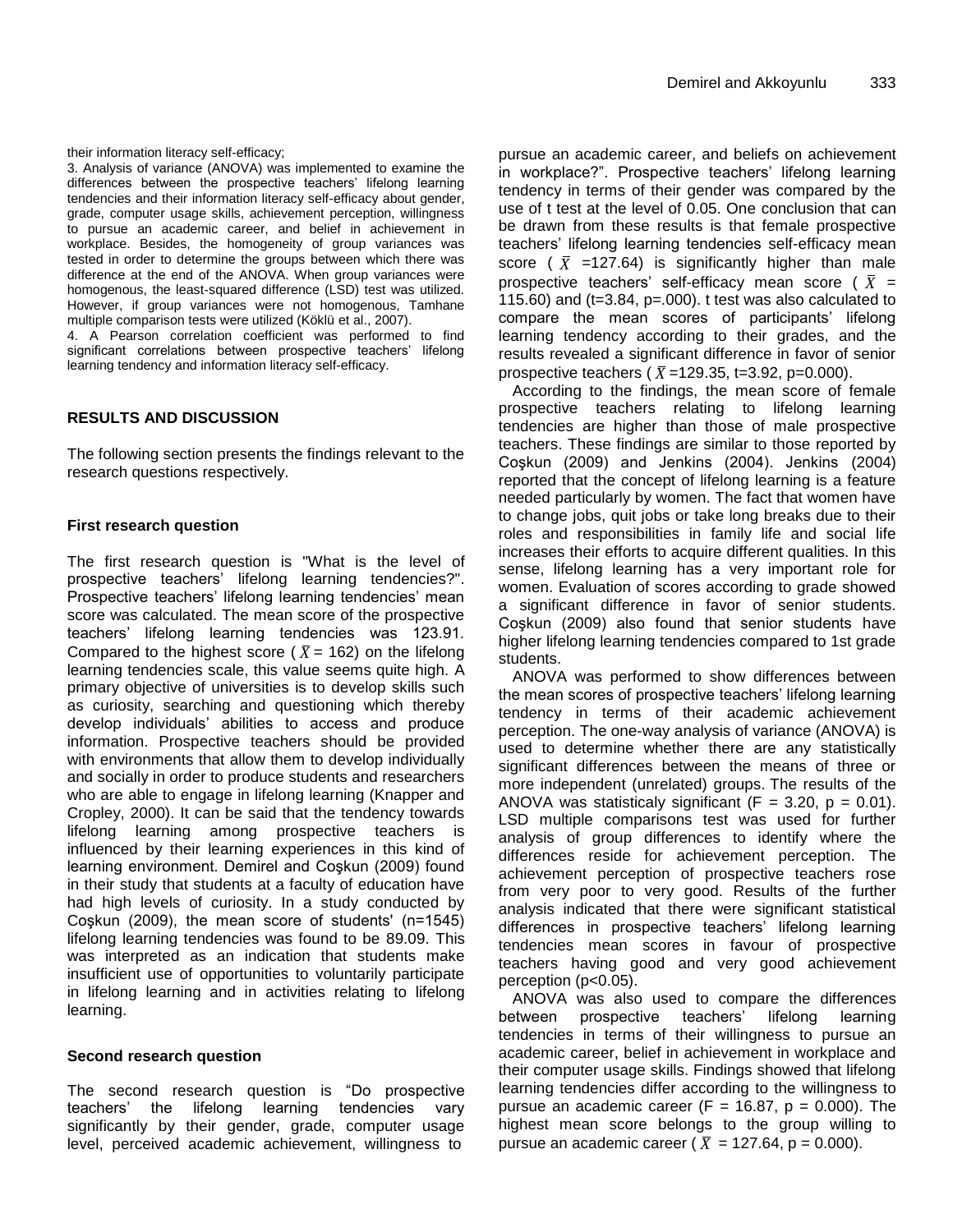While group variances were not homogenous, Tamhane multiple comparison tests were utilized for further analysis of group differences to identify where the differences reside for willingness to pursue an academic career. The Tamhane multiple comparisons test results showed a significant difference in favour of prospective teachers who have the willingness to pursue an academic career.

Findings revealed that their lifelong learning tendencies differ in terms of their belief on achievement in the workplace  $(F = 8.10, p = 0.000)$ . LSD multiple comparisons test was used for further analysis of group differences to identify where the differences come for belief on achievement in the workplace. According to the result of the LSD multiple comparisons test, a significant difference was found between groups who believe that they will be successful in their business life (  $\bar{X}$  =20.17, p= .000).

Briefly, the lifelong learning tendencies of prospective teachers differ significantly in terms of achievement perception, willingness to pursue an academic career and belief on achievement in workplace. It can be concluded that as the achievement perceptions of prospective teachers increase; their lifelong learning tendencies also increase, indicating that the achievement perceptions of prospective teachers positively impact their lifelong learning tendencies. However, the findings indicate that the lifelong learning tendencies of prospective teachers do not differ according to computer usage skills  $(F = 1.27)$ ;  $p = 0.28$ ). These findings are similar to those reported by Coşkun (2009).

# **Third research question**

The third research question is "What is the level of prospective teachers' information literacy self-efficacy?". Prospective teachers' information literacy self-efficacy mean score was calculated. The mean score of the prospective teachers' information literacy self-efficacy was 146.34 which indicates a high level on the scale which in turn is quite satisfactory. These findings are similar to studies of Akkoyunlu and Kurbanoğlu (2003); Demiralay (2008) and Smith (2013).

# **Fourth research question**

The fourth question is "Do prospective teachers' information literacy self-efficacy vary significantly by their gender, grade, computer usage level, perceived academic achievement, willingness to pursue an academic career, and beliefs on achievement in workplace?". Prospective teachers' information selfefficacy in terms of their gender and grades were compared by the use of t test at the level of 0.05. The

results stated that the information literacy self-efficacy mean score of female prospective teachers (  $\bar{X}$  = 148.68,  $sd = 23.56$ ) is higher than those of male prospective teachers ( $\bar{X}$  = 141.09, sd = 30.80) however, there was no significant difference in terms of their gender  $(t = 1.90$ ,  $p = 0.06$ ). Similarly, even though the mean score of 4th grade prospective teachers ( $\bar{X}$  = 149.43, sd = 24.57) are higher than those of 1st grade prospective teachers (  $\bar{X}$  = 142.98, sd =  $27.55$ ), the difference between the mean scores is not statistically significant ( $t = -1.75$ ,  $p = 0.08$ ). In the studies conducted by Usluel (2007), Demiralay (2008) and Chu (2012), the information literacy selfefficacy of female students was found to be higher than that of the male students.

ANOVA was used to compare the mean scores of prospective teachers' information self-efficacy beliefs in terms of their computer usage skills, achievement perception, willingness to pursue an academic career, and belief in achievement in workplace. Results revealed that significant differences were found in terms of their computer usage skills ( $F = 8.46$ ,  $p < 0.05$ ), achievement perception (F = 4.39,  $p = 0.000$ ), willingness to pursue an academic career (F = 10.05,  $p = 0.000$ ) and belief in achievement in workplace  $(F = 3.53, p = 0.003)$ . LSD multiple comparisons test was used for further analysis of group differences to identify where the differences reside for computer usage skills and achievement perception. The computer usage skills of prospective teachers rose from very poor to very good. The LSD multiple comparisons test showed a significant difference between groups with low computer usage skills and groups with intermediate computer usage skills; between groups with poor computer usage skills (  $\bar{X}$  = 121.12, sd = 21.38) and those with good computer usage skills (  $\bar{X}$  = 152.39, sd = 20.83); between groups with poor computer usage skills ( $\bar{X}$  = 121.12, sd = 21.38) and those with very good computer usage skills ( $\bar{X}$  = 159.11, sd = 24.54); and between groups with intermediate computer usage skills ( $\bar{X}$  = 144.35, sd = 28.40); and those with good computer usage skills ( $\bar{X}$  = 152.39, sd = 20.83). According to the LSD multiple comparisons test, a significant difference was also found between groups with very poor achievement perception ( $\bar{X}$  =115.00, sd = 52.02); and groups with poor achievement perception (  $\bar{X}$  $= 153.43$ , sd  $= 24.60$ ; between groups with very poor achievement perception ( $\bar{X}$  = 115,00, sd = 52.02) and groups with good achievement perception ( $\bar{X}$  =150.89,  $sd = 23.45$ ; groups with very poor achievement perception ( $\bar{X}$  = 115.00, sd = 52.02) and groups with very good achievement perception (  $\bar{X}$  = 157.67, sd = 25.06). As the computer usage skills of prospective teachers and achievement perceptions increase, information literacy self-efficacy perceptions also increase.

Findings showed that prospective teachers' information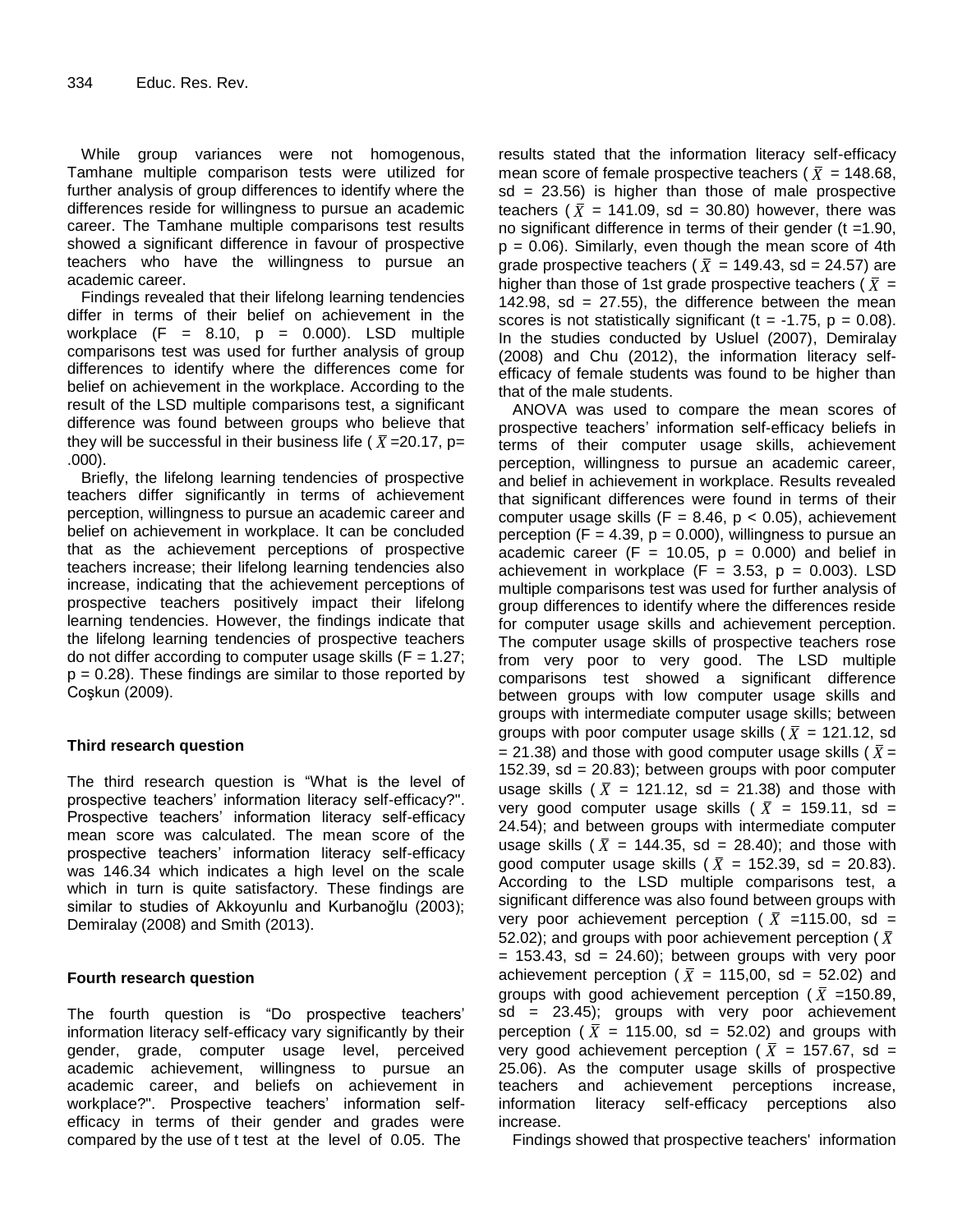literacy self-efficacy differ according to their willingness to pursue an academic career (F = 16.87,  $p = 0.000$ ). The highest mean score belongs to the group willing to pursue an academic career ( $\bar{X}$ =155.16). While group variances were not homogenous, Tamhane multiple comparison tests were utilized for further analysis of group differences to identify where the differences reside for the willingness to pursue an academic career. The Tamhane multiple comparisons test results showed a significant difference in favour of prospective teachers who are willing to pursue an academic career and between groups unwilling to pursue an academic career and those indecisive about the matter (p<0.05). LSD multiple comparisons test was used for further analysis of group differences to identify where the differences reside for belief in achievement in their workplace. The LSD multiple comparisons test showed that there was a significant difference between those believing that they will be successful in their future workplace ( $\bar{X}$  = 147.48,  $sd = 24.72$ ; and those that do not believe that they will be successful in their workplace (  $\bar{X}$  = 119.00, sd = 73.61); between groups believing that they will be successful in their workplace and those indecisive about this matter (  $\bar{X}$  = 129.63, sd = 29.37).

It can be said that the information literacy self-efficacy beliefs of prospective teachers are positively impacted by computer usage skills, achievement perceptions, willingness to pursue an academic career, and beliefs in achievement in the workplace. Demiralay (2008) found that the information literacy self-efficacy of prospective teachers differed significantly in terms of experience of computer usage skills and the level of internet skills. In the present study, it was shown that as prospective teachers' experience in using computers increases, their information literacy self-efficacy beliefs also increase. In Tang and Tseng's study (2013) the results revealed that distance learners who have higher information literacy self-efficacy exhibited higher self-efficacy for online learning. The present study also showed that while prospective teachers' experience in using computer increased, their information literacy self-efficacy also increased.

# **Fifth research question**

The fifth research question set out as "Is there a statistically significant relationship between prospective teachers' lifelong learning tendencies and their information literacy self-efficacy?". The Pearson correlation coefficient was calculated to determine the relationship between prospective teachers' lifelong learning tendencies mean score and their information literacy self-efficacy beliefs mean score. The results showed a significance level of  $p < 0.05$  for the Pearson correlation between prospective teachers' lifelong

learning tendency and their information literacy selfefficacy. The research found a moderate but significant positive relationship between prospective teachers' lifelong learning tendency and their information literacy self-efficacy ( $r = 0.47$ ,  $p < 0.01$ ). Breivik (2000) stressed that information literacy skills constitute a basis for lifelong learning in the present world, where information increases very rapidly and technologies used to access that information change rapidly. Breivik (2000) also stated that information literacy is a means to lifelong learning. Information societies can overcome challenges through an information-literate society which adopts the goal of lifelong learning a principle. Individuals acquiring lifelong knowledge and skills in the present information societies will be the individuals knowing how to utilize the information in different situations. It is seen that lifelong learning and information literacy concepts attract the attention of researchers in different countries at the present time. Dudziak (2007) found out that there has been an increasing interest in the topics of information literacy and lifelong learning as a result of attempts of librarians in Latin America in recent years. In that study, it was concluded that information literacy and lifelong learning are essential factors for a continuing progress of democracy which has to be built on strong foundations in Latin America.

# **Conclusıon**

The need to deal with rapid changes in science and technology in the 21st century and adapting to the conditions of information society has led to the need for lifelong learning. The importance of school in promoting a lifelong learning society can never be underestimated. The duration and quality of the education received in schools has a critical importance for the skills and motivation required for successful learning in subsequent years, and so a lifelong learning strategy should cover also the compulsory school years (Demirel, 2009). The basic condition of lifelong learning, whose target population comprises of citizens from every segment and every age group of the society, is information literacy (Candy, 1994; Iannuzzi, Mangrum and Strichart, 1999; Breivik, 2000; Akkoyunlu, 2008).

The present study examined the lifelong learning tendencies and information literacy self-efficacy beliefs of prospective teachers. According to the study findings, prospective teachers have strong tendencies towards lifelong learning and were confident on information literacy self-efficacies. While the lifelong learning tendencies of students do not change according to computer usage skills, a significant difference was found in favor of female students and senior students. In addition, a significant difference was found in favor of students who have high academic perception, who are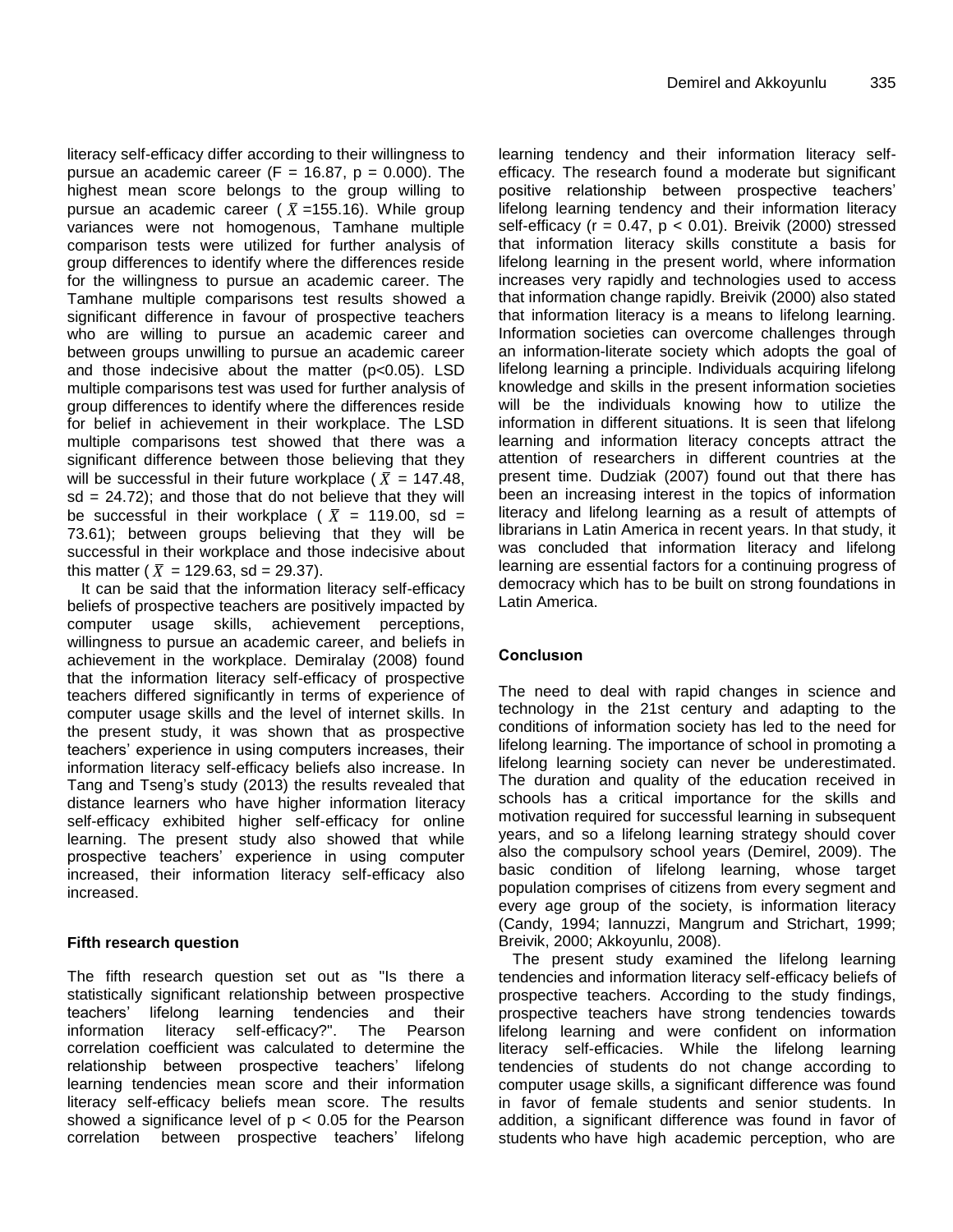willing to pursue an academic career and who believe that they will be successful in their business lives.

No difference was found in the information literacy selfefficacies of students according to gender and grade, but a significant difference was found in favor of computer usage skills, achievement belief, willingness to pursue an academic career and belief in achievement in business life. Self-efficacy beliefs were high among students who have strong computer usage skills, which are willing to pursue an academic career and who believe that they will be successful in their business lives. An intermediate positive relationship ( $r = 0.466$ ) was found between lifelong learning tendencies and information literacy selfefficacy beliefs. According to the findings, it can be said that these features increase together. Individuals acquiring lifelong knowledge and skills in the present information societies will be the individuals knowing how to transfer the information to different situations.

Lifelong learning is a principle that students should develop throughout their life. University education alone is insufficient to achieve this goal. For that reason, the philosophy of lifelong learning should be taken as a basis and particular educational experiences should be constituted in all the educational stages, starting from preschool stage, in order to introduce features such as learning how to learn, information literacy, efficient use of learning resources, setting and achieving learning objectives, and attaching importance to information and personal development. Educational policies and curricula within universities should be structured to promote the tendency to lifelong learning.

The only way of creating a lifelong learner and information literate society is to train teachers who possess both lifelong learning tendencies, information literacy skills and a high level of efficacy for these skills and support their training by the governmental policies. Undoubtly, realization of these aims will require time, patience, funding, and cooperation among education specialists, librarians, and government authorities. Teachers need to learn new skills and become lifelong learners themselves to keep up to date with new knowledge, pedagogical ideas, and technology. Besides, educational policies in teacher training programs should be structured to promote the tendency towards lifelong learning and information literacy. It is hoped that this research will serve as a catalyst for the teacher training or in-service teacher training programs to seriously initiate discussions around the importance of lifelong learning and information literacy skills for promoting knowledge based societies while taking into account some of the suggestions offered.

# **CONFLICT OF INTERESTS**

The authors have not declared any conflict of interests.

#### **REFERENCES**

- Akkoyunlu B, Kurbanoğlu S (2003). A study on teacher candidates' perceived information literacy self-efficacy and perceived computer self-efficacy. Hacettepe University J. Educ. 24:1-10.
- American Library Association (1989). Presidential Committee on Information Literacy: Final Report. Available at http://www.ala.org/acrl/nili/ilitlst.html Accessed 10 March 2015.
- Bandura A (1995). Exercise of personel and collective efficacy in changing societies. In Bandura, A (Ed.) Self-efficacy in Changing Societies. (pp. 1-45). New York: Cambridge University Press.
- Bandura A (1994). Self-efficacy. In Ramachaudran, VS (Ed.), Encyclopedia of Human Behavior, New York: Academic Press 4:71- 81.
- Bandura A (1986). Social foundations of thought and action: A social cognitive theory. NJ: Prentice-Hall Inc.
- Breivik PS (2000). Information literacy for the sceptical library director. IATUL Conference, 3-7 July, Queensland University of Technology, Queensland: Australia.
- Breivik PS, Hannock, V, Senn J (1998). A Progress Report on Information Literacy: An update on the American Library Association Presidential Committee on Information Literacy: Final Report, Chicago: ALA.
- Candy P, Crebert G, O'Leary J (1994). Developing Lifelong Learners Through Undergraduate Education, Commissioned Report No. 28, National Board of Employment Education and Training. Canberra: Australian Government Publishing Service.
- Candy PC (2002). Lifelong learning and information literacy. White Paper prepared for UNESCO. Available at http://www.nclis.gov/libinter/infolitconf&meet/candy-paper.html. Accessed 10 August 2016.
- Carr JA (1998). Information literacy and teacher education. ERIC Digest, ED 424231. Washington DC: Clearinghouse on Teaching and Teacher Education.
- Chu SKW (2012). Assessing information literacy: A case study of primary 5 students in Hong Kong. School Library Res. 15:1-24.
- Condy J, Chiagona, A, Rajendra, C, Thornhill C (2010). Final year teacher training students' perception of THRASS. South Afr. J. Educ. 30:261-275.
- Coşkun YD (2009). Undergraduate students' lifelong learning tendencies. Unpublished Doctoral Dissertation, Hacettepe University, Turkey.
- Coşkun YD, Demirel M (2010). Lifelong learning tendency scale: The study of validity and reliability. World Conference on Psychology, Counselling and Guidance (WCPCG 2010). Procedia Soc. Behav. Sci. 5:2343-2350.
- Dewan S, Ganley D, Kraemer KL (2005). Across the digital divide: A cross country multi-technology analysis of the determinants of IT penetration. J. Association Infor. Syst. 6(12):409-432.
- Demirel M, Coşkun YD (2009). Investigation of curiosity levels of university students in terms of some variables. Mehmet Akif Ersoy University J. Educ. 9(18):111-134.
- Demiralay R (2008). An evaluation of student teachers' information literacy self-efficacy in point of usage of information and communication technologies. Unpublished Master Dissertation, Gazi University, Turkey.
- Doyle CS (1994). Information literacy in an information society: A concept for the information age. New York: Syracuse University.
- Dudziak EA (2007). Information literacy and lifelong learning in Latin America: The challenge to build social sustainability. Information Development, 23:43-47. Available at http://idv.sagepub.com/cgi/content/abstract/23/1/43 Accessed 9 April 2016.
- Field J (2006). Lifelong learning and the new educational order. Sterling, VA: Trentham Books.
- Faure E, Herrara F, Kaddoura A, Lopes H, Petrosvky AV, Rahnema M, Ward CR (1972). Learning to be. Paris: UNESCO.
- Hancock VE (1993). Information literacy for lifelong learning, Syracuse NY: ERIC Clearinghouse on Information Resources, ED358870.
- Iannuzzi P, Mangrum CT, Strichart SS (1999). Teaching information